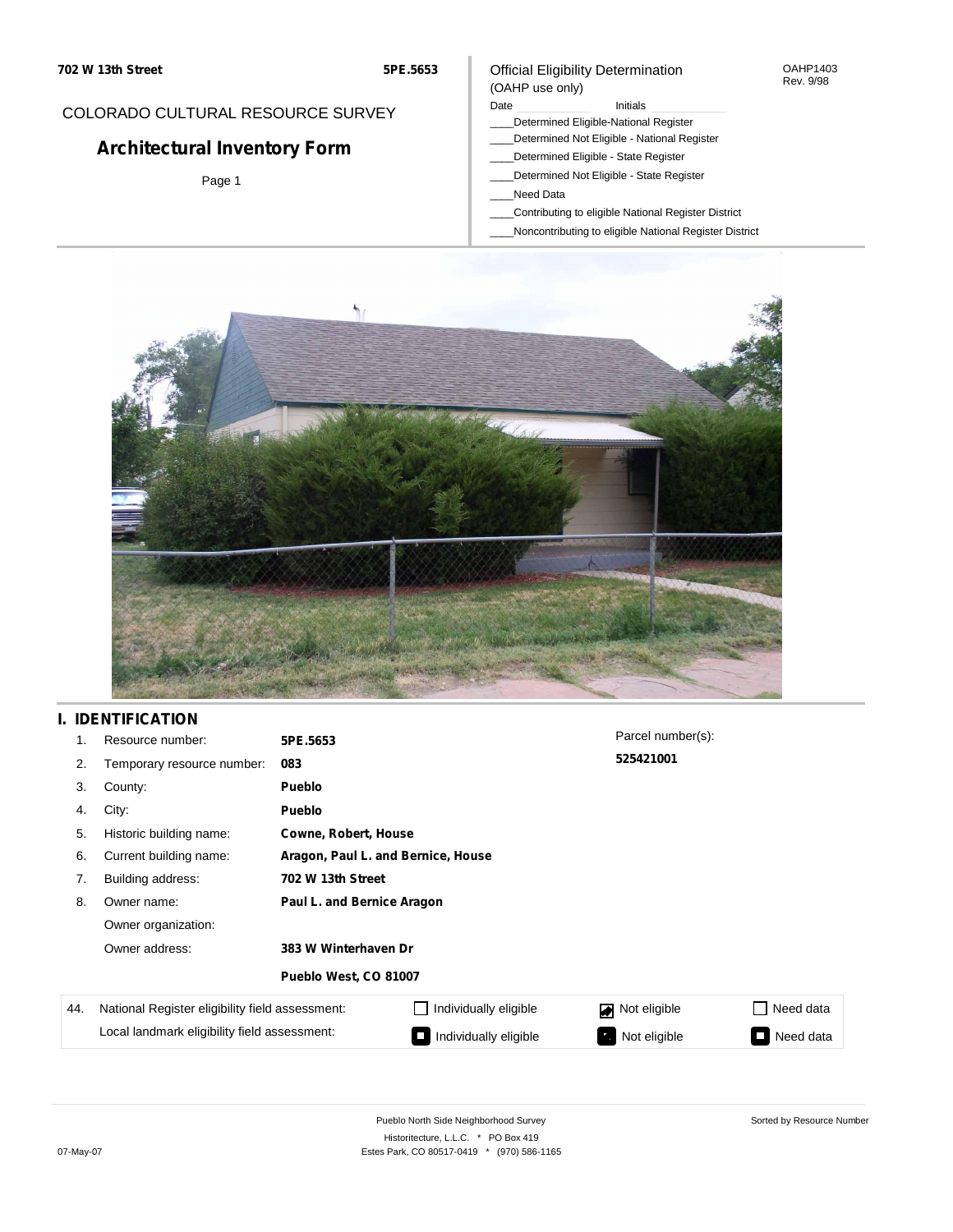Sorted by Resource Number

### **Architectural Inventory Form**

Page 2

### **II. GEOGRAPHIC INFORMATION**

| 9.              | P.M.       | 6th |                     |    |                                              | Township:                            |    |                         | <b>20S</b> |    |    |           | Range:            | 65W |         |
|-----------------|------------|-----|---------------------|----|----------------------------------------------|--------------------------------------|----|-------------------------|------------|----|----|-----------|-------------------|-----|---------|
|                 |            | SE. | 1/4                 | οf | <b>NW</b>                                    | 1/4                                  | of | <b>NW</b>               | 1/4        | of | SE | 1/4       | of Section        |     | 25      |
| 10 <sub>1</sub> |            |     | UTM reference zone: |    | 13                                           |                                      |    |                         |            |    |    |           |                   |     |         |
|                 | Easting:   |     |                     |    |                                              | 533589                               |    |                         |            |    |    | Northing: |                   |     | 4236603 |
| 11.             |            |     | USGS quad name:     |    |                                              |                                      |    | <b>Northeast Pueblo</b> |            |    |    | Scale:    |                   |     | 7.5     |
|                 | Year:      |     |                     |    |                                              | 1961 (Photorevised 1970 and<br>1974) |    |                         |            |    |    |           |                   |     |         |
| 12.             | $Lot(s)$ : |     |                     |    | Lot 1 and the east 5 feet of Lot 2; Block 52 |                                      |    |                         |            |    |    |           |                   |     |         |
|                 | Addition:  |     |                     |    |                                              | <b>County Addition</b>               |    |                         |            |    |    |           | Year of addition: |     | 1869    |

13. Boundary description and justification:

The boundary, as described above, contains but does not exceed the land historically associated with this property.

Metes and bounds exist:

П

### **III. ARCHITECTURAL DESCRIPTION**

| 14. | Building plan (footprint, shape):    | L-Shaped Plan                        |                       |
|-----|--------------------------------------|--------------------------------------|-----------------------|
|     | Other building plan descriptions:    |                                      |                       |
| 15. | Dimensions in feet (length x width): | 1,144 square feet                    |                       |
| 16. | Number of stories:                   | 1                                    |                       |
| 17. | Primary external wall material(s):   | <b>Asbestos</b><br>Wood/Weatherboard | Other wall materials: |
| 18. | Roof configuration:                  | <b>Gabled Roof/Cross Gabled Roof</b> |                       |
|     | Other roof configurations:           |                                      |                       |
| 19. | Primary external roof material:      | <b>Asphalt Roof/Composition Roof</b> |                       |
|     | Other roof materials:                |                                      |                       |
| 20. | Special features:                    | Fence                                |                       |
|     |                                      | Porch                                |                       |

#### 21. General architectural description:

Oriented to the north, this house rests on a cream-painted concrete foundation. Cream-painted asbestos shingle siding clads the exterior walls. Covering the eaves is green-painted wood weatherboard Windows are generally single-light picture or 2 **(horizontal)-over-2 (horizontal), double-hung sash, with red-painted wood frames and narrow, blue-painted wood surrounds. A** 1-beside-1-light, sliding-sash window opens near the center of the rear (south) elevation. The principal doorway opens in the center of the front (north) façade. It hosts a black-painted wood slab door, opening behind a black, security storm door. A single-step concrete stoop approaches the door. Sheltering the stoop is a translucent fiberglass awning on aluminum supports. A shed-roof porch fills the inside (southeast-facing) corner of the house. It has a concrete floor and blue-painted, decorative wrought-iron supports. Two sets of concrete steps approach the porch near the center of its east and south elevations. A doorway opens onto the porch from the rear elevation. It hosts a two-panel, 1-light metal door, opening behind a white, aluminum-frame storm door. Gray asphalt shingles cover the side-gabled roof, and the house lacks overhanging eaves.

22. Architectural style:

**Modern Movements/Minimal Traditional**

| Other architectural styles: |                   |
|-----------------------------|-------------------|
| Building type:              | <b>Ranch Type</b> |

23. Landscape or special setting features:

Pueblo North Side Neighborhood Survey Historitecture, L.L.C. \* PO Box 419 07-May-07 **Estes Park, CO 80517-0419** \* (970) 586-1165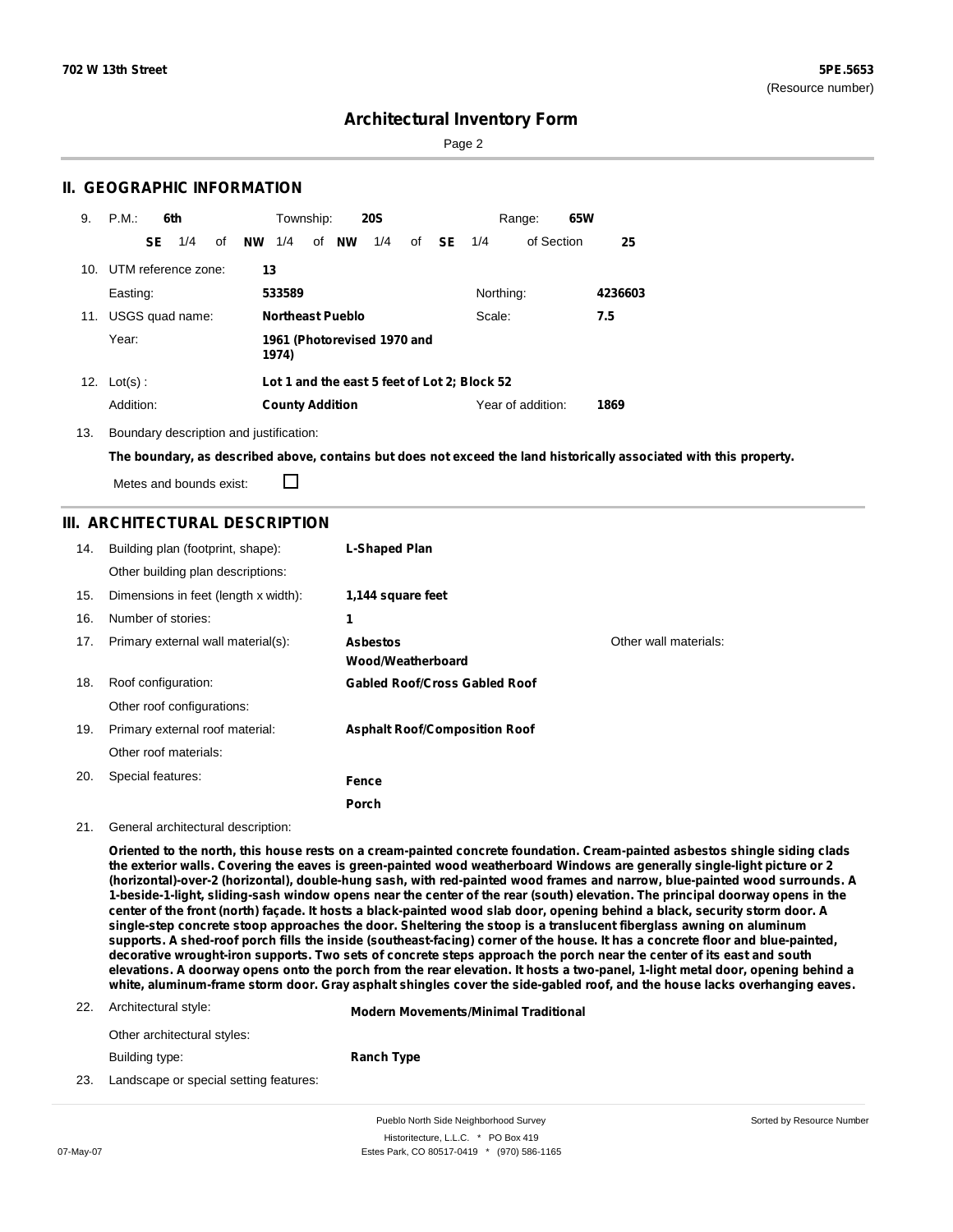Page 3

Pueblo's North Side Neighborhood represents the evolution of the city's professional middle and upper classes. Its diversity of architectural styles and forms directly represent the city's changing economic and cultural climates. As well, the neighborhood is distinctive because it appears to have evolved independently of the area's dominant industry, steel manufacturing. A gravel **driveway at parking area is located on the southeast corner of the lot.**

- 24. Associated buildings, features or objects:
	- 1 : Type: **Garage**

Describe: A single-car garage is located on the southwest corner of the property. Oriented to the east, the **building rests on a concrete slab. Gray asbestos shingle siding, with dark-gray-painted wood cornerboards, clads the exterior walls. Wood weatherboard, also painted gray, covers the gables. Dominating the front (east) elevation is a 16-panel, steel, overhead-retractable garage door, painted beige. Gray, interlocking asphalt shingles cover the front-gabled roof. The building lacks overhanging eaves.**

#### **IV. ARCHITECTURAL HISTORY**

| 25. | Date of Construction:  | Estimate:                        | Actual: | 1950                                                                                                                                                                                                                                     |
|-----|------------------------|----------------------------------|---------|------------------------------------------------------------------------------------------------------------------------------------------------------------------------------------------------------------------------------------------|
|     | Source of Information: |                                  |         | Pueblo County Office of Tax Assessor. Property information card [internet].                                                                                                                                                              |
| 26. | Architect:             | unknown                          |         |                                                                                                                                                                                                                                          |
|     | Source of information: |                                  |         |                                                                                                                                                                                                                                          |
| 27. | Builder:               | unknown                          |         |                                                                                                                                                                                                                                          |
|     | Source of information: |                                  |         |                                                                                                                                                                                                                                          |
| 28. | Original Owner:        | <b>Robert Cowne</b>              |         |                                                                                                                                                                                                                                          |
|     | Source of information: | Co. consulted 1886 through 2003. |         | Pueblo City Directory. Pueblo, Co.; Salt Lake City; Kansas City, Mo.; and others: R.L. Polk &                                                                                                                                            |
| 29. | Construction history:  |                                  |         |                                                                                                                                                                                                                                          |
|     |                        |                                  |         | According to Pueblo County Tax Assessor records, this building was constructed in 1950. Sanborn maps and city directories<br>corroborate this date. There have been no notable alterations made to this building since its construction. |

30. Location: **original** Date of move(s):

#### **V. HISTORICAL ASSOCIATIONS**

| 31. | Original use(s):     | <b>Single Dwelling</b> |
|-----|----------------------|------------------------|
| 32. | Intermediate use(s): | <b>Single Dwelling</b> |

- 33. Current use(s): **Single Dwelling**
- Site type(s): 34.
- Historical background: 35.

The first owner and resident of this house, constructed in 1950 on a previously vacant lot, was Robert Cowne. He lived here through at least 1960. John R. and Eulogia Martinez purchased the property in 1979. Otero Savings acquired the house and lot from John Martinez in 1990, selling it later that year to Maude C. Mattarocci. She sold the property to William Decker in 1998. Paul L. and Bernice Aragon, the current owners, acquired the property in 2000. They operate it as a rental unit.

Sources of information: 36.

**Pueblo County Office of Tax Assessor. Property information card [internet].**

**Pueblo City Directory. Pueblo, Co.; Salt Lake City; Kansas City, Mo.; and others: R.L. Polk & Co, consulted 1886 through 2003.**

**Sanborn Fire Insurance Maps (for Pueblo, Colorado). New York: Sanborn Map and Publishing Co., 1883, 1886, 1889, 1893, 1904-05, 1904-51, and 1904-52.**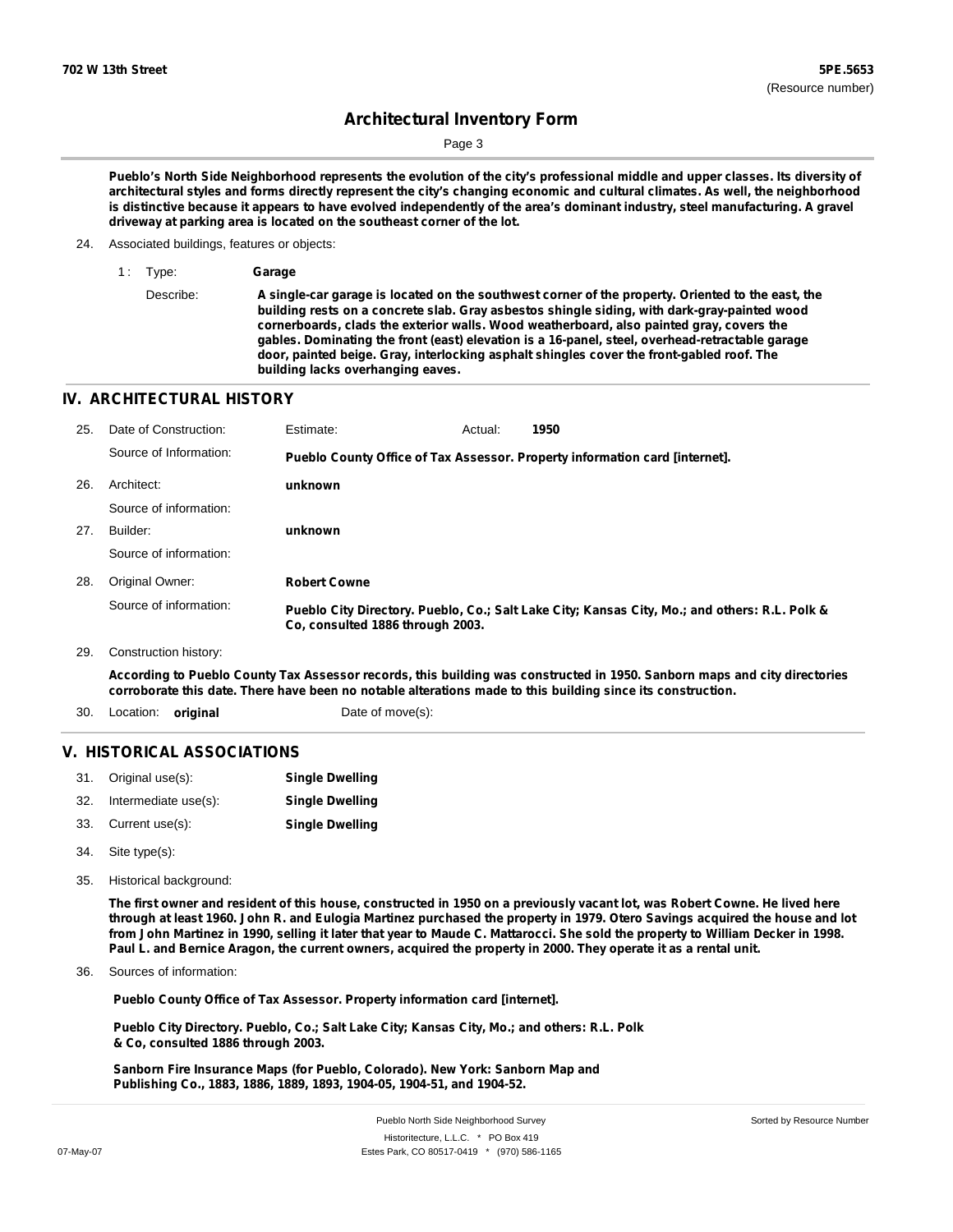Page 4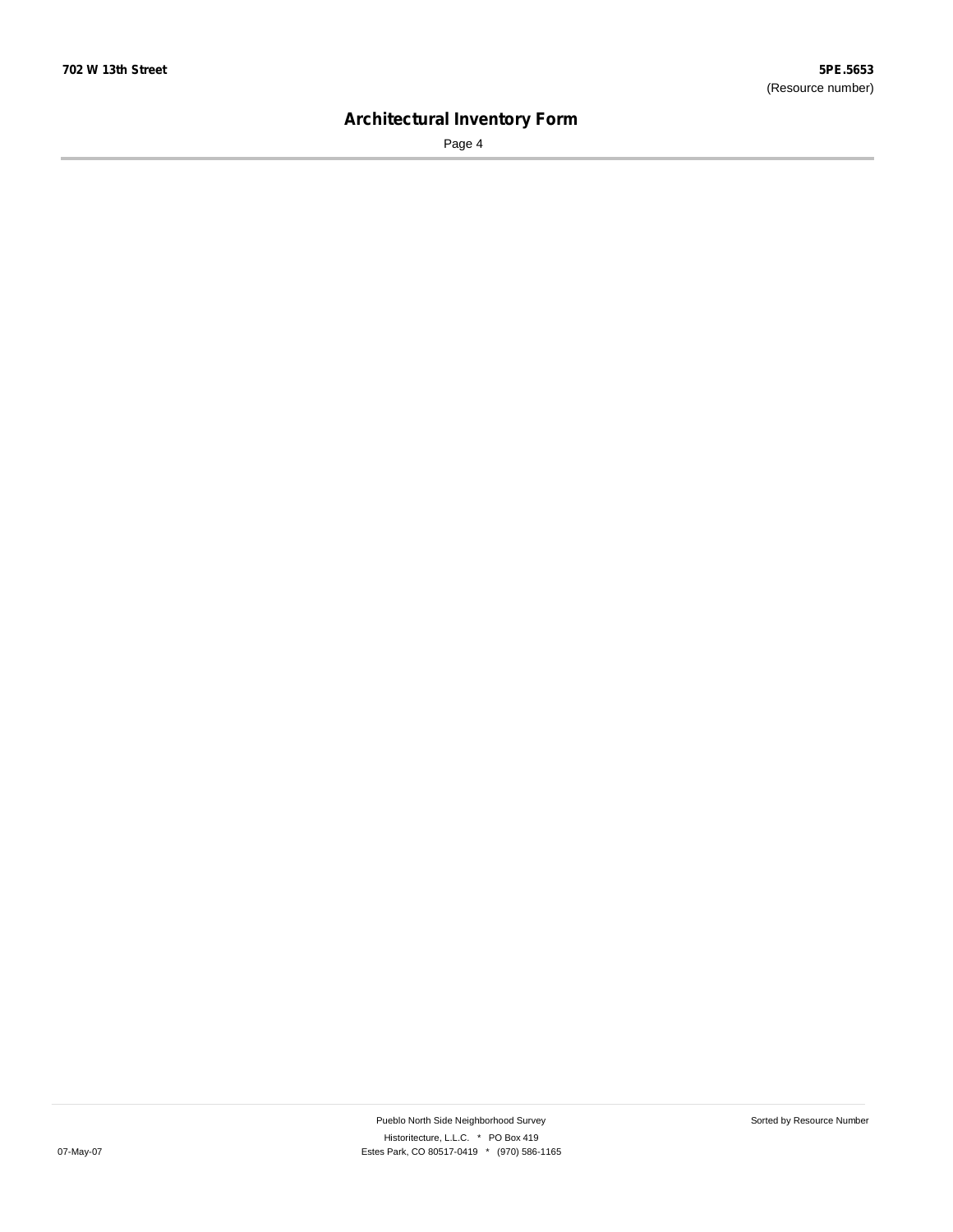٠

Sorted by Resource Number

# **Architectural Inventory Form**

Page 5

|     | <b>VI. SIGNIFICANCE</b>                                                                                                                                                                                                                                                                                                                                                                                                                |  |  |  |  |  |  |
|-----|----------------------------------------------------------------------------------------------------------------------------------------------------------------------------------------------------------------------------------------------------------------------------------------------------------------------------------------------------------------------------------------------------------------------------------------|--|--|--|--|--|--|
| 37. | Local landmark designation:<br>Yes $\Box$<br>No.                                                                                                                                                                                                                                                                                                                                                                                       |  |  |  |  |  |  |
|     | Designation authority:                                                                                                                                                                                                                                                                                                                                                                                                                 |  |  |  |  |  |  |
|     | Date of designation:                                                                                                                                                                                                                                                                                                                                                                                                                   |  |  |  |  |  |  |
| 38. | Applicable National Register criteria:                                                                                                                                                                                                                                                                                                                                                                                                 |  |  |  |  |  |  |
|     | A. Associated with events that have made a significant contribution to the broad pattern of our history.<br>l.<br>B. Associated with the lives of persons significant in our past.<br>$\Box$<br>C. Embodies the distinctive characteristics of a type, period, or method of construction, or represents the work<br>◙<br>of a master, or that possess high artistic values, or represents a significant and distinguished entity whose |  |  |  |  |  |  |
|     | components may lack individual distinction.<br>D. Has yielded, or may be likely to yield, information important in history or prehistory.                                                                                                                                                                                                                                                                                              |  |  |  |  |  |  |
|     | Qualifies under Criteria Considerations A through G (see manual).                                                                                                                                                                                                                                                                                                                                                                      |  |  |  |  |  |  |
|     | Does not meet any of the above National Register criteria.                                                                                                                                                                                                                                                                                                                                                                             |  |  |  |  |  |  |
|     | <b>Pueblo Standards for Designation:</b>                                                                                                                                                                                                                                                                                                                                                                                               |  |  |  |  |  |  |
|     | 1a. History                                                                                                                                                                                                                                                                                                                                                                                                                            |  |  |  |  |  |  |
|     | Have direct association with the historical development of the city, state, or nation; or                                                                                                                                                                                                                                                                                                                                              |  |  |  |  |  |  |
|     | <u>1b. History</u><br>Be the site of a significant historic event; or<br>$\mathcal{L}_{\mathcal{A}}$                                                                                                                                                                                                                                                                                                                                   |  |  |  |  |  |  |
|     | 1c. History<br>Have direct and substantial association with a person or group of persons who had influence on society.<br>$\blacksquare$                                                                                                                                                                                                                                                                                               |  |  |  |  |  |  |
|     | 2a. Architecture                                                                                                                                                                                                                                                                                                                                                                                                                       |  |  |  |  |  |  |
|     | Embody distinguishing characteristics of an architectural style or type; or<br>$\overline{\phantom{a}}$                                                                                                                                                                                                                                                                                                                                |  |  |  |  |  |  |
|     | 2b. Architecture                                                                                                                                                                                                                                                                                                                                                                                                                       |  |  |  |  |  |  |
|     | Be a significant example of the work of a recognized architect or master builder, or<br>$\sim$                                                                                                                                                                                                                                                                                                                                         |  |  |  |  |  |  |
|     | 2c. Architecture                                                                                                                                                                                                                                                                                                                                                                                                                       |  |  |  |  |  |  |
|     | Contain elements of architectural design, engineering, materials, craftsmanship, or artistic merit which represent a<br>О<br>significant or influential innovation;                                                                                                                                                                                                                                                                    |  |  |  |  |  |  |
|     | 2d. Architecture                                                                                                                                                                                                                                                                                                                                                                                                                       |  |  |  |  |  |  |
|     | Portray the environment of a group of people or physical development of an area of the city in an era of history<br>$\Box$<br>characterized by a distinctive architectural style.                                                                                                                                                                                                                                                      |  |  |  |  |  |  |
|     | 3a. Geography                                                                                                                                                                                                                                                                                                                                                                                                                          |  |  |  |  |  |  |
|     | Have a prominent location or be an established, familiar, and orienting visual feature of the contemporary city, or                                                                                                                                                                                                                                                                                                                    |  |  |  |  |  |  |
|     | 3b. Geography<br>Promote understanding and appreciation of Pueblo's environment by means of distinctive physical characteristics<br>or rarity; or                                                                                                                                                                                                                                                                                      |  |  |  |  |  |  |
|     | 3c. Geography<br>Make a special contribution to Pueblo's distinctive character.<br>$\sim$                                                                                                                                                                                                                                                                                                                                              |  |  |  |  |  |  |
|     | Not Applicable                                                                                                                                                                                                                                                                                                                                                                                                                         |  |  |  |  |  |  |
|     | Does not meet any of the above Pueblo landmark criteria.<br>$\overline{\phantom{a}}$                                                                                                                                                                                                                                                                                                                                                   |  |  |  |  |  |  |
| 39. | Area(s) of Significance:<br><b>Architecture</b>                                                                                                                                                                                                                                                                                                                                                                                        |  |  |  |  |  |  |
| 40. | Period of Significance:<br>1950                                                                                                                                                                                                                                                                                                                                                                                                        |  |  |  |  |  |  |
| 41. | National:<br>Level of significance:<br>State<br>Local<br>т,<br>П                                                                                                                                                                                                                                                                                                                                                                       |  |  |  |  |  |  |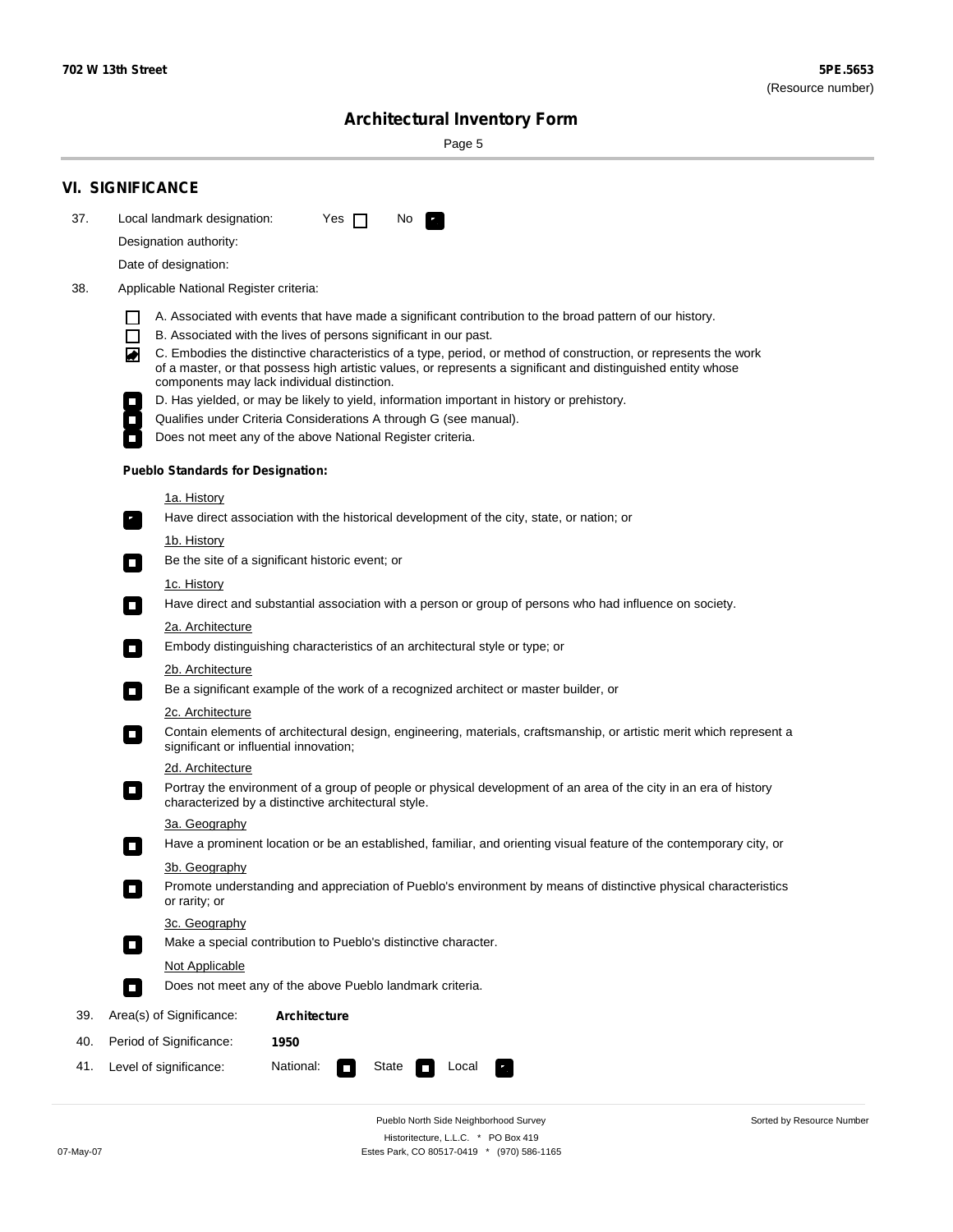Page 6

#### 42. Statement of significance:

This property is historically significant under Pueblo Local Landmark criterion 1A for its association with the post-World War Il development of the North Side neighborhood, when smaller houses filled the undeveloped lots remaining here. As well, the house is architecturally significant under National Register criterion C (Pueblo Local Landmark criterion 2A) as an intact example of a Minimal Tradition-style building. However, the levels of architectural and historical significance, combined with physical integrity, are not to the extent that this property would qualify for individual listing in the National Register of Historic Places, the Colorado State Register of Historic Properties, or as a City of Pueblo Landmark. Nonetheless, it is most **likely a contributing resource within any potential historic district.**

43. Assessment of historic physical integrity related to significance:

relative to the seven aspects of integrity as defined by the National Park Service and the Colorado Historical Society: location, setting, design, materials, workmanship, feeling, and association. It has not been notably altered, other than routine painting and roofing, since its construction. This property certainly retains sufficient physical integrity to convey its architectural and **historical significance.**

#### **VII. NATIONAL REGISTER ELIGIBILITY ASSESSMENT**

| 44. | National Register eligibility field assessment: |                                              |  |                    |                   | $\Box$ Individually eligible                                                                                                                                                                                  | Not eligible | $\Box$ Need data |
|-----|-------------------------------------------------|----------------------------------------------|--|--------------------|-------------------|---------------------------------------------------------------------------------------------------------------------------------------------------------------------------------------------------------------|--------------|------------------|
|     |                                                 | Local landmark eligibility field assessment: |  |                    |                   | $\Box$ Individually eligible                                                                                                                                                                                  | Not eligible | $\Box$ Need data |
| 45. | Is there National Register district potential?  |                                              |  | Yes $\blacksquare$ | No $\blacksquare$ |                                                                                                                                                                                                               |              |                  |
|     | Discuss:                                        |                                              |  |                    |                   | Pueblo's North Side Neighborhood represents the evolution of the city's professional middle and upper<br>hanna tha disaraithead arabitaathuu lan aan danna disartu sansaanta tha aitula lannaina aagusanin al |              |                  |

**classes. Its diversity of architectural styles and forms directly represents the city's changing economic and cultural climates. As well, the neighborhood is distinctive because it appears to have evolved independently of the area's dominant industry, steel manufacturing.**

Yes

Yes **not** Not N/A

Non<sub>d</sub> N/A

If there is National Register district potential, is this building contributing:

46. If the building is in existing National Register district, is it contributing:

#### **VIII. RECORDING INFORMATION**

| 47. | Photograph numbers): | <b>CD-ROM Photo Disc: North Side Photos</b><br>File Name(s): 13thstw702                                                       |
|-----|----------------------|-------------------------------------------------------------------------------------------------------------------------------|
|     | Negatives filed at:  | <b>Special Collections</b><br><b>Robert Hoag Rawlings Public Library</b><br>100 East Abriendo Avenue<br>Pueblo, CO 81004-4290 |
| 48. | Report title:        | <b>Pueblo North Side Neighborhood Survey</b>                                                                                  |
| 49. | $Date(s)$ :          | 06/28/05                                                                                                                      |
| 50. | Recorder(s):         | <b>Adam Thomas</b>                                                                                                            |
| 51. | Organization:        | Historitecture, L.L.C.                                                                                                        |
| 52. | Address:             | <b>PO Box 419</b>                                                                                                             |
|     |                      | Estes Park, CO 80517-0419                                                                                                     |
| 53. | Phone number(s):     | (970) 586-1165                                                                                                                |
|     |                      |                                                                                                                               |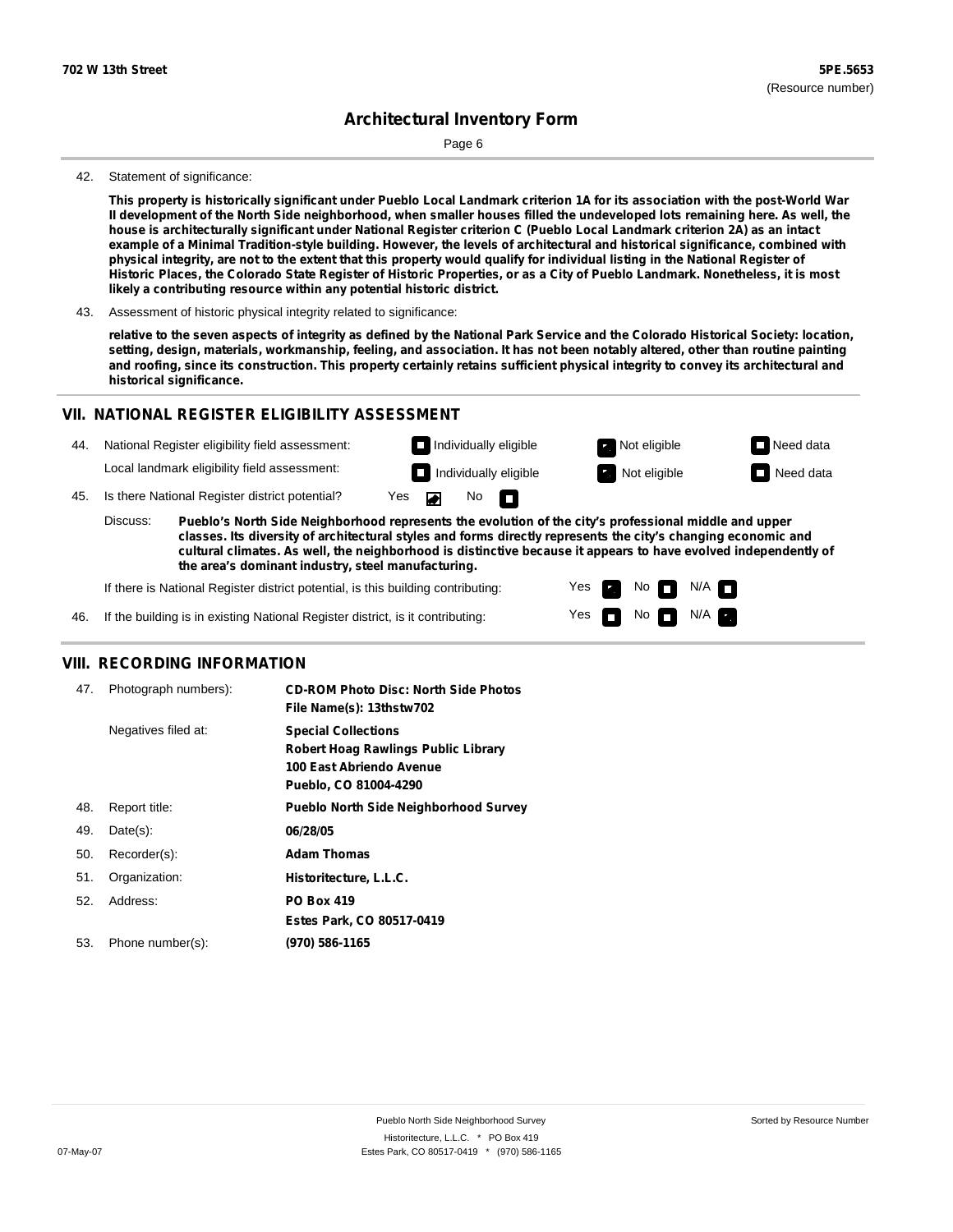Page 7